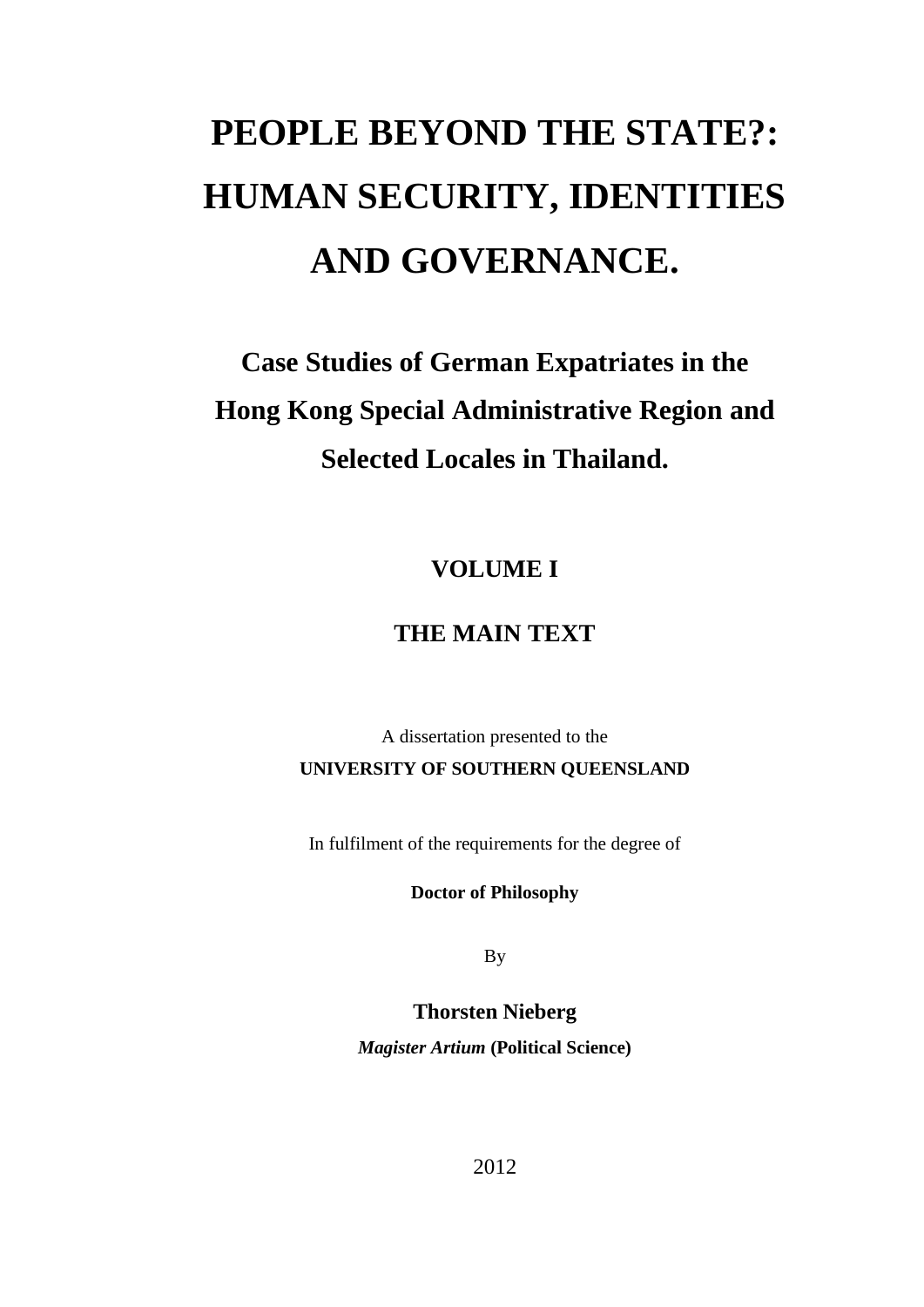# **A B S T R A C T**

The research embodied in this dissertation has been designed as a pragmatic enquiry with the primary aim to explore the human security, identity and other concerns of German expatriates (or, expats)—that is, citizens—in China's Hong Kong Special Administrative Region and varying locales in Thailand, and to evaluate to governance implications arising about them—as especially pertaining to the German government. It is rooted in such scholarly claims arguing that migration research so far has mostly focused on the notion of the national interest in order to approach the theme (and its respective aspects) rather than on an equal concern for the well being of such individuals, and that therefore the state becomes more of a negative actor for the people it actually should protect.

Although primarily based in the Political Science and International Relations disciplines, it also draws on a variety of other schools in the Humanities in order to pursue and analyse extant and newly generated data, such as Cultural Anthropology, Sociology, History, Geography and Law. However, it was primarily through the application of quantitative and, especially, qualitative methods in the field that it could be determined that the German expat population under question has a wide range of broadly based "security" concerns. These included such basic issues as those related to the communication of official government information and the protection of freedom from bodily harm, but they also extended to rather qualified concerns pertaining to the provision of pensions and health insurance, political participation and external voting, schooling and access to education, taxation, and repatriation.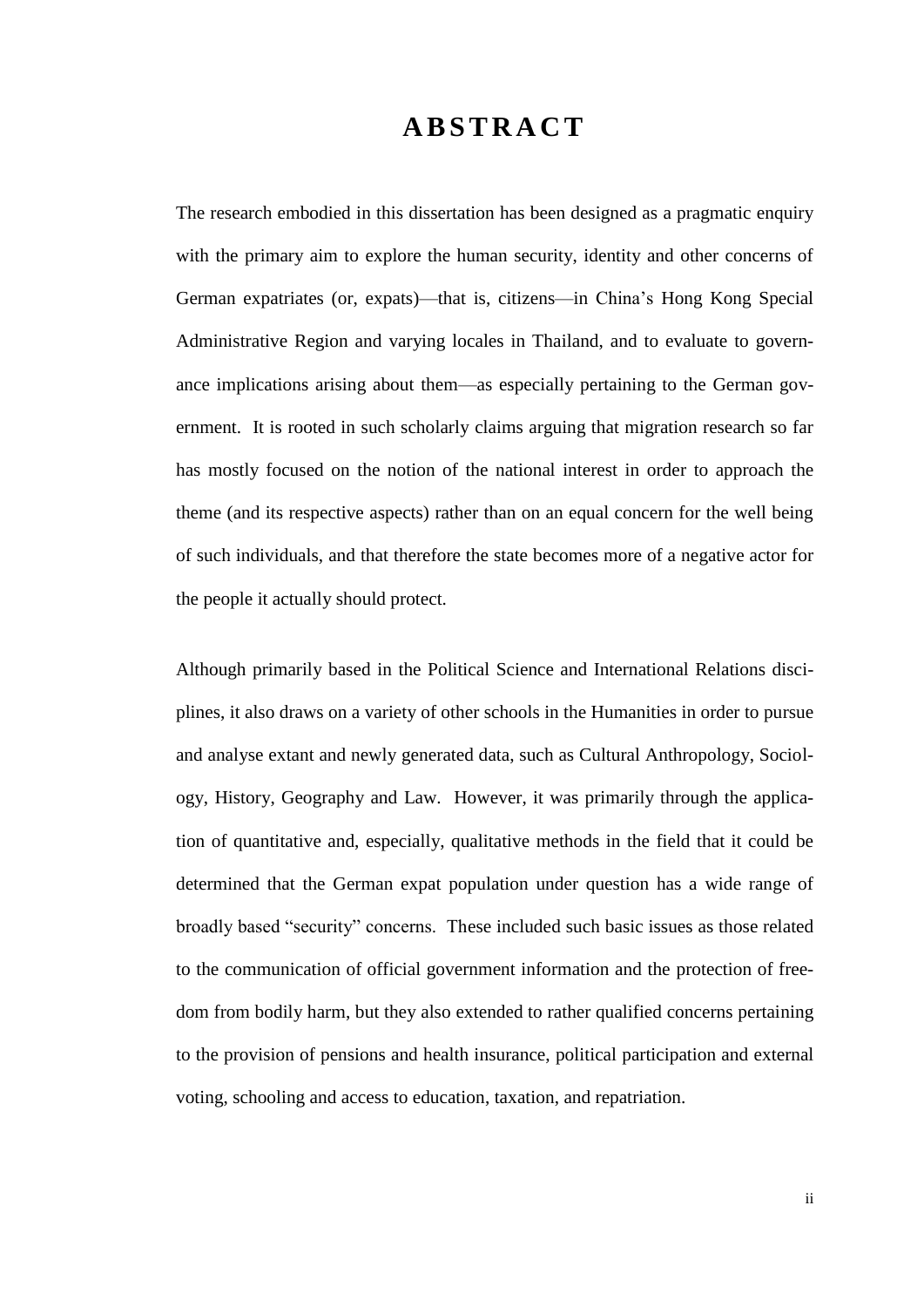While it could be demonstrated that the values behind some German legislative regulations are at odds with these concerns and demand a greater inclusion of the respective issues into German "domestic" policies, it is argued that such revisions are not very likely to occur in the near future because of the prevailing dominance of the state-centric perspective in the German official and public consciousnesses. Moreover, it is concluded that the intended reconfiguration of state governance structures in Germany according to *post*national standards can only be achieved through the constant promotion of more human-oriented approaches through pedagogy, information and politics. And it is here that the educative missions of universities and schools particularly apply.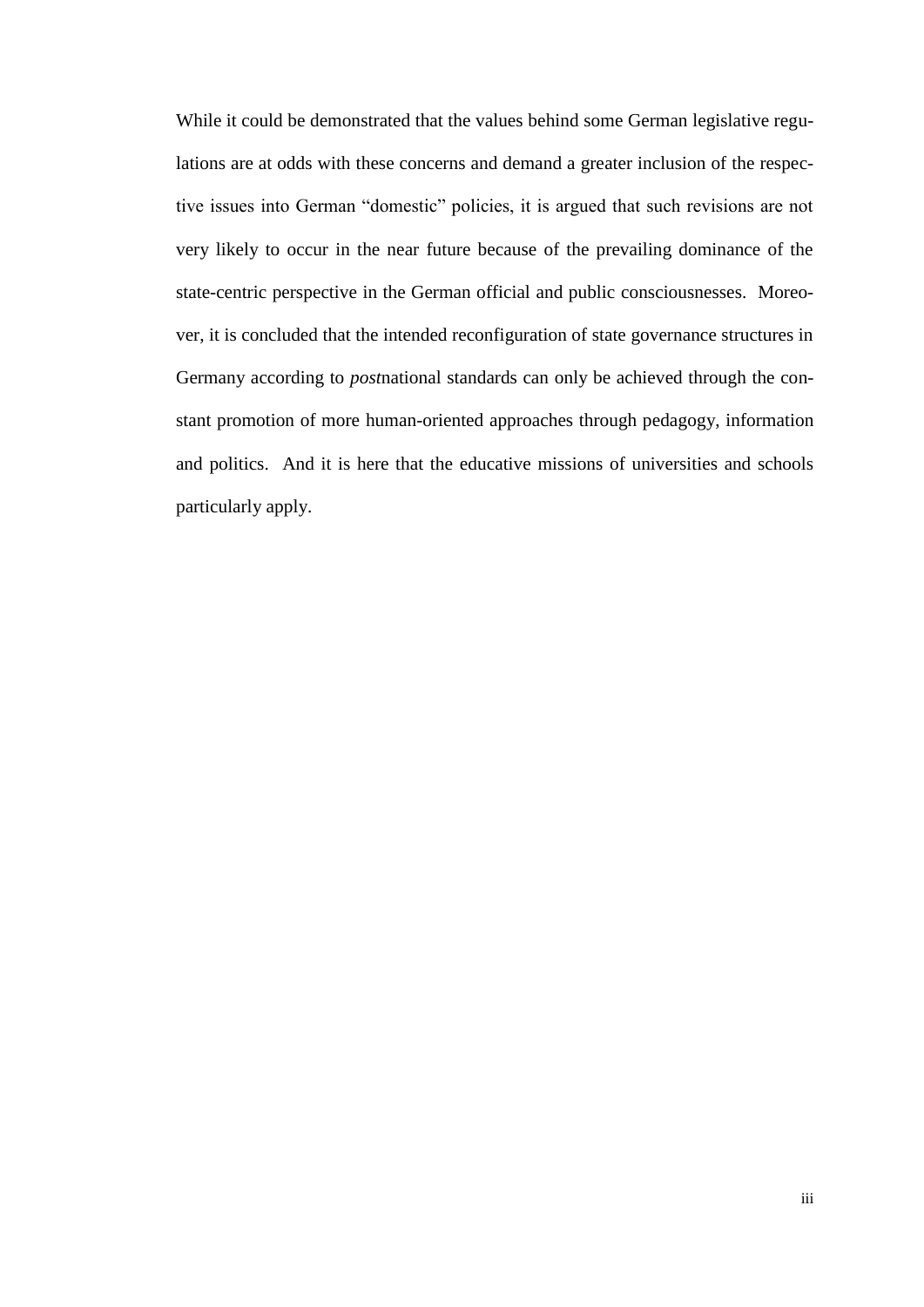# **CERTIFICATION PAGE**

#### CERTIFICATION OF DISSERTATION

I certify that the work contained in this dissertation has not been previously submitted for a degree or diploma at any other higher education institution. To the best of my knowledge and belief, the dissertation contains no material previously published or written by another person except where due reference is made. I also certify that I have undertaken all necessary revisions work to the dissertation as requested.

Nielse

Signature of Candidate

 $26/7/2012$ Date

#### **ENDORSEMENT**

We certify that the above candidate has completed all preliminary studies prescribed for the degree and that he has addressed all requested revisions in a suitable manner. We therefore support the submission of this dissertation.

Hmcrufo.

Signature of Principal Supervisor

Signature of Associate Supervisor

Signature of External Associate Supervisor

 $31 / 07 / 2012$ Date

 $30/7$ /2012 Date

 $42012$  $d6/7$ Date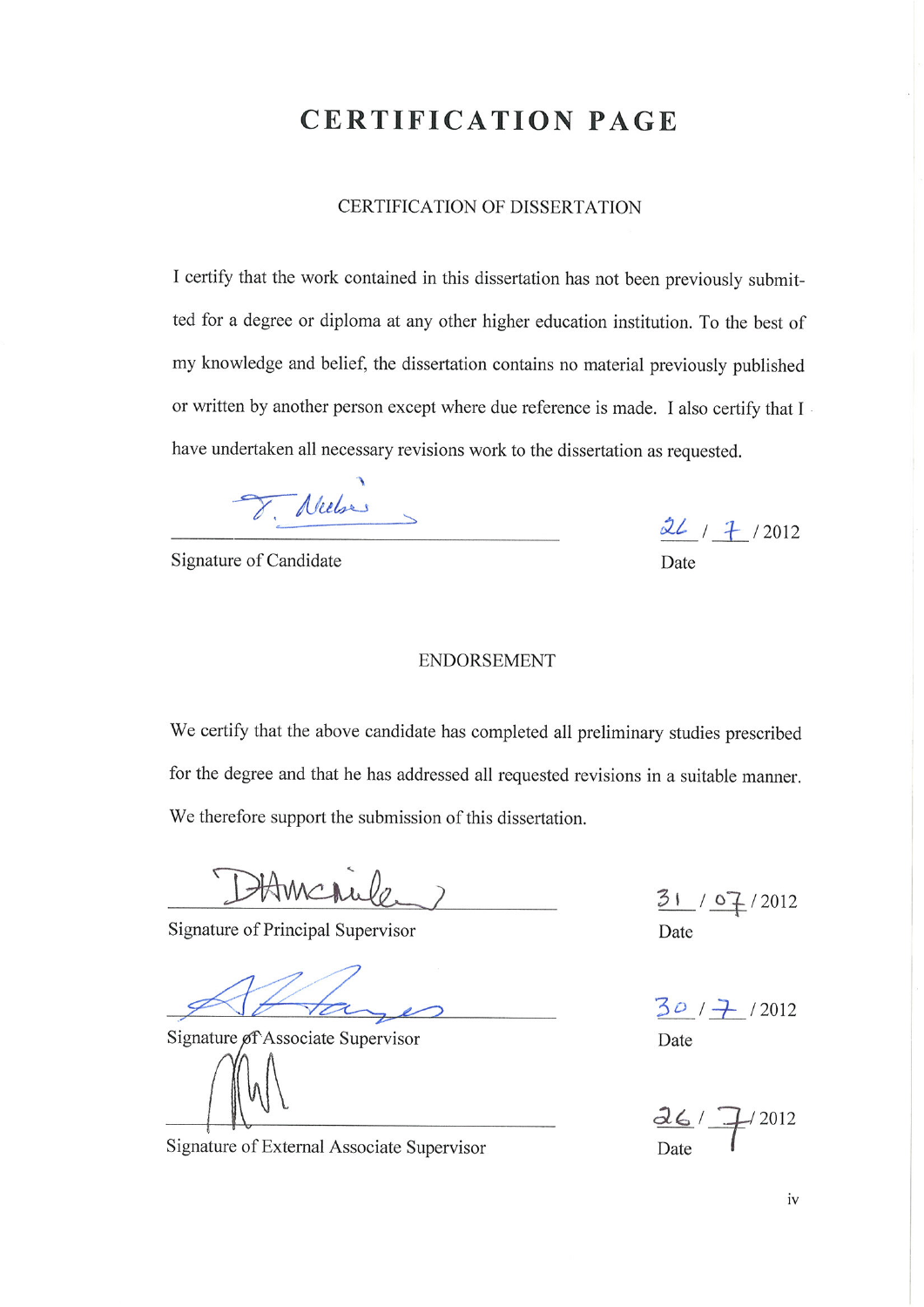# **A C K N O W L E D G E M E N T S**

First of all, I would like to give my sincere gratitude to my principal supervisor, Professor Don McMillen, at the University of Southern Queensland (USQ) in Australia, who has maintained unswerving confidence in me to undertake and deliver this work. I would also like to thank my assistant supervisors, Doctor Anna Hayes of USQ and Professor Professor Thomas Noetzel of Philipps-University Marburg in Germany for their support and constructive criticism on specific aspects of this dissertation. The same goes for all those scholars who have kindly taken their time to consult about the project, including Professor Ludger Pries (Ruhr-University Bochum, Germany), Professor Jochen Oltmer (University of Osnabrück, Germany), Professor Bettina Westle (Philipps-University Marburg, Germany), Doctor Lars Meier (University of Technology Darmstadt, Germany), as well as Doctor Robert Mason, Doctor Catherine Dewhirst and Doctor Ian Weber (USQ).

Furthermore, I would like to thank the Universities Services Centre for China Studies (USC) at the Chinese University of Hong Kong (CUHK), as well as the Rajamangala University of Technology Thanyaburi (RMUTT), for their support and access to facilities whilst undertaking fieldwork research in the Hong Kong Special Administrative Region and the Kingdom of Thailand, respectively. Special thanks are owed to the USC's Director, Professor Wang Shaoguang, and his assistants, Doctor Gao Qi and Miss Celia Chan, as well as to RMUTT's President, Associate Professor Numyoot Songthanapitak, the former Vice President Professor Sakit Chantanotoke and his accommodating adjuncts in the International Affairs Office as well as Assistant Professor Sirinun Aemprapa, the Director of the University's Planning Division. The same goes to the CUHK's Yali Guesthouse, as well as RMUTT's Creative Arts Guesthouse and its very welcoming management and student trainees.

Additionally, my gratitude is extended to the Australian Endeavour International Postgraduate Scholarship Award and USQ's Faculty of Arts (FAO) for their funding of this research—as none of this output would have been possible otherwise. Special thanks are also owed to FOA's Miss Lesley Astbury and Miss Shirley Clifford for their support in their capacity as administrative staff and Miss Gabriela Pohl and Mister Rod Wilson of the Faculty's German section for their time in double-checking important translations I prepared in the course of this project.

My deepest thanks and appreciation, however, are reserved for the numerous research facilitators of, and participants in, my project. May this work, as an outcome of their cooperation and time, contribute to an improvement of their own and fellow expats' well-being—or that of future venturers not only in Hong Kong and Thailand, but also elsewhere, and irrespective of national notions of belonging.

And, last but not least, it goes without saying that love and thanks should extend to my wonderful partner Steffi, our beloved families and dearest friends for their constant encouragement and support, especially during difficult times.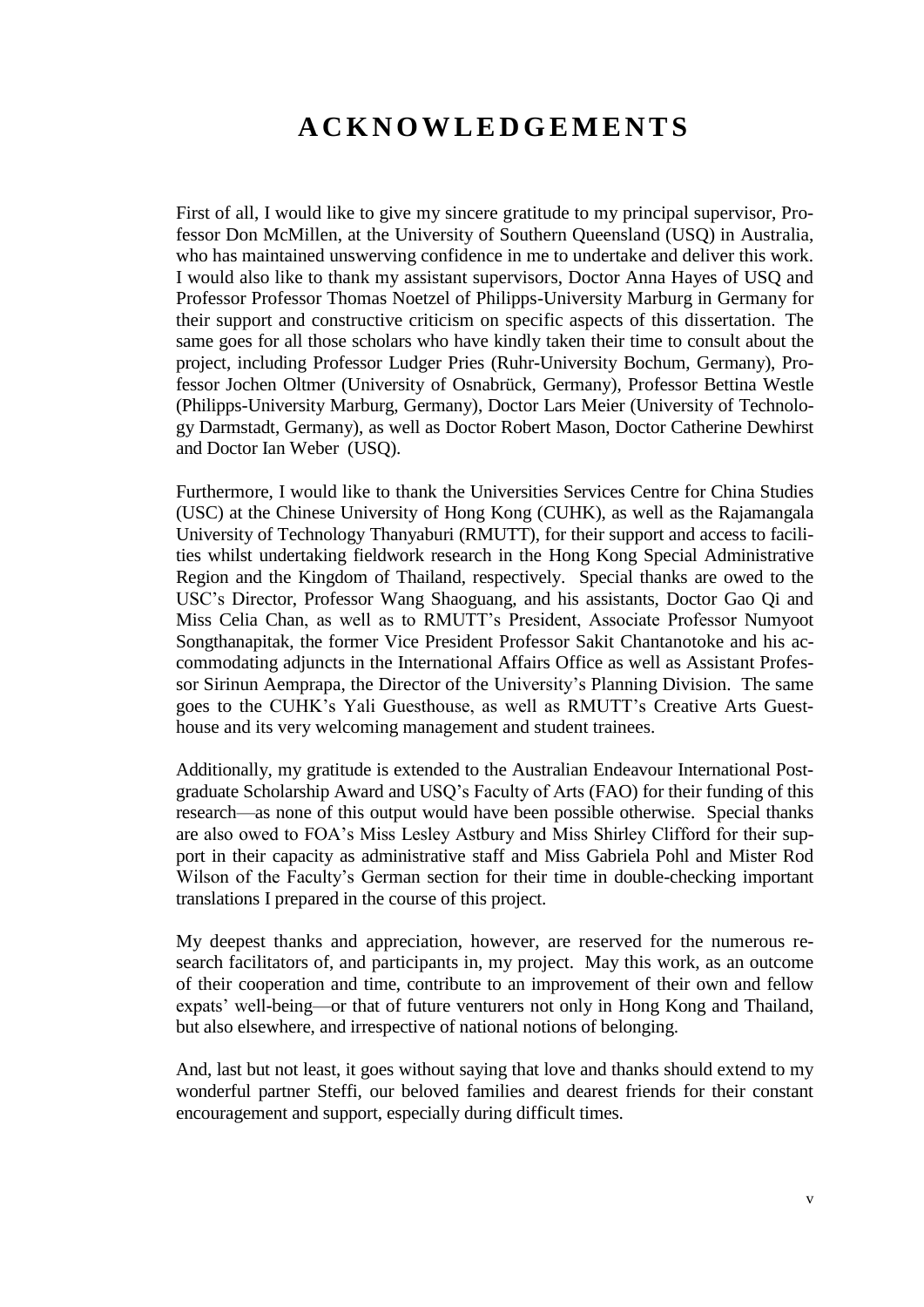# **TABLE OF CONTENTS**

## **PART I**

## **INTRODUCTION: THE METATHEORETICAL FOUNDATIONS OF THE RESEARCH**

| <b>CHAPTER 1</b> |                  | FOCUS OF THE RESEARCH AND SIGNIFICANCE OF THE                |
|------------------|------------------|--------------------------------------------------------------|
|                  | 1.1              |                                                              |
|                  | 1.2              |                                                              |
|                  | 1.3              | The state of migration research: reviewing relevant lines of |
|                  |                  |                                                              |
|                  | 1.4              |                                                              |
| <b>CHAPTER 2</b> |                  | DESIGN AND IMPLEMENTATION-AN<br><b>RESEARCH</b>              |
|                  | 2.1              |                                                              |
|                  | $2.2\phantom{0}$ | Methodological framework and approaches 30                   |
|                  | 2.3              | The strategies and instruments of data collection collection |
|                  |                  |                                                              |
|                  | $2.4\phantom{0}$ | The selection of the target expat groups and sample loca-    |
|                  |                  |                                                              |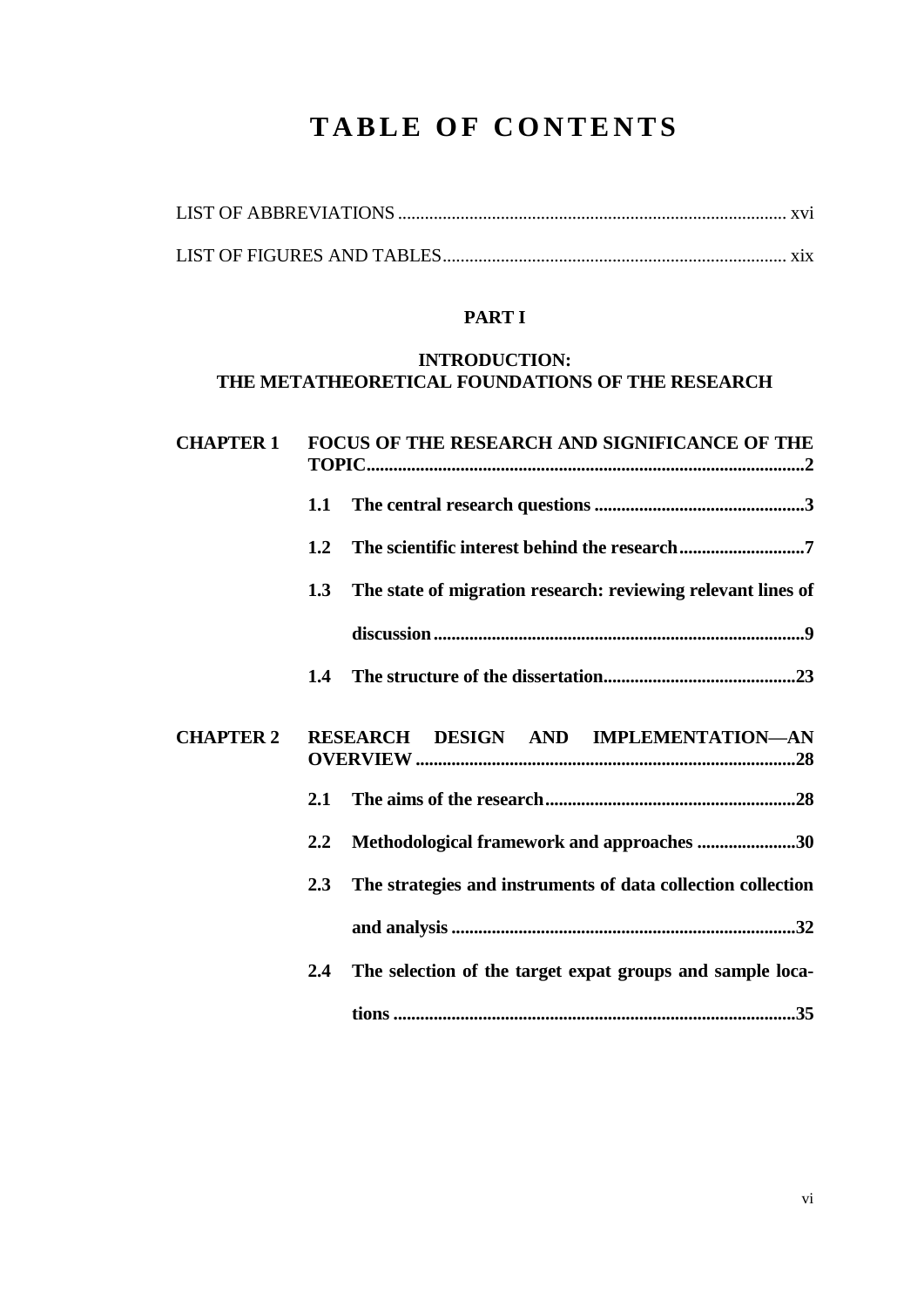## **PART II**

#### **PRIOR THEORETICAL KNOWLEDGE**

| <b>CHAPTER 3</b> |     | METHODOLOGICAL CONSIDERATIONS42                              |  |  |  |  |
|------------------|-----|--------------------------------------------------------------|--|--|--|--|
|                  | 3.1 | Pragmatism as a research methodology in the Social Sci-      |  |  |  |  |
|                  |     |                                                              |  |  |  |  |
|                  | 3.2 | Abductive reasoning and triangulation as key elements of     |  |  |  |  |
|                  |     |                                                              |  |  |  |  |
|                  | 3.3 |                                                              |  |  |  |  |
| <b>CHAPTER 4</b> |     | METHODOLOGICAL IMPLEMENTATION-1: STRATE-                     |  |  |  |  |
|                  | 4.1 |                                                              |  |  |  |  |
|                  | 4.2 | The review of documents and other relevant materials 58      |  |  |  |  |
|                  |     | 4.2.1                                                        |  |  |  |  |
|                  |     | 4.2.2                                                        |  |  |  |  |
|                  | 4.3 |                                                              |  |  |  |  |
|                  |     | 4.3.1                                                        |  |  |  |  |
|                  |     | 4.3.2                                                        |  |  |  |  |
|                  |     | 4.3.3                                                        |  |  |  |  |
|                  |     | 4.3.4                                                        |  |  |  |  |
|                  |     | Research facilitation and participant recruitment75<br>4.3.5 |  |  |  |  |
|                  | 4.4 | Fieldwork results and data analysis procedures 80            |  |  |  |  |
|                  | 4.5 |                                                              |  |  |  |  |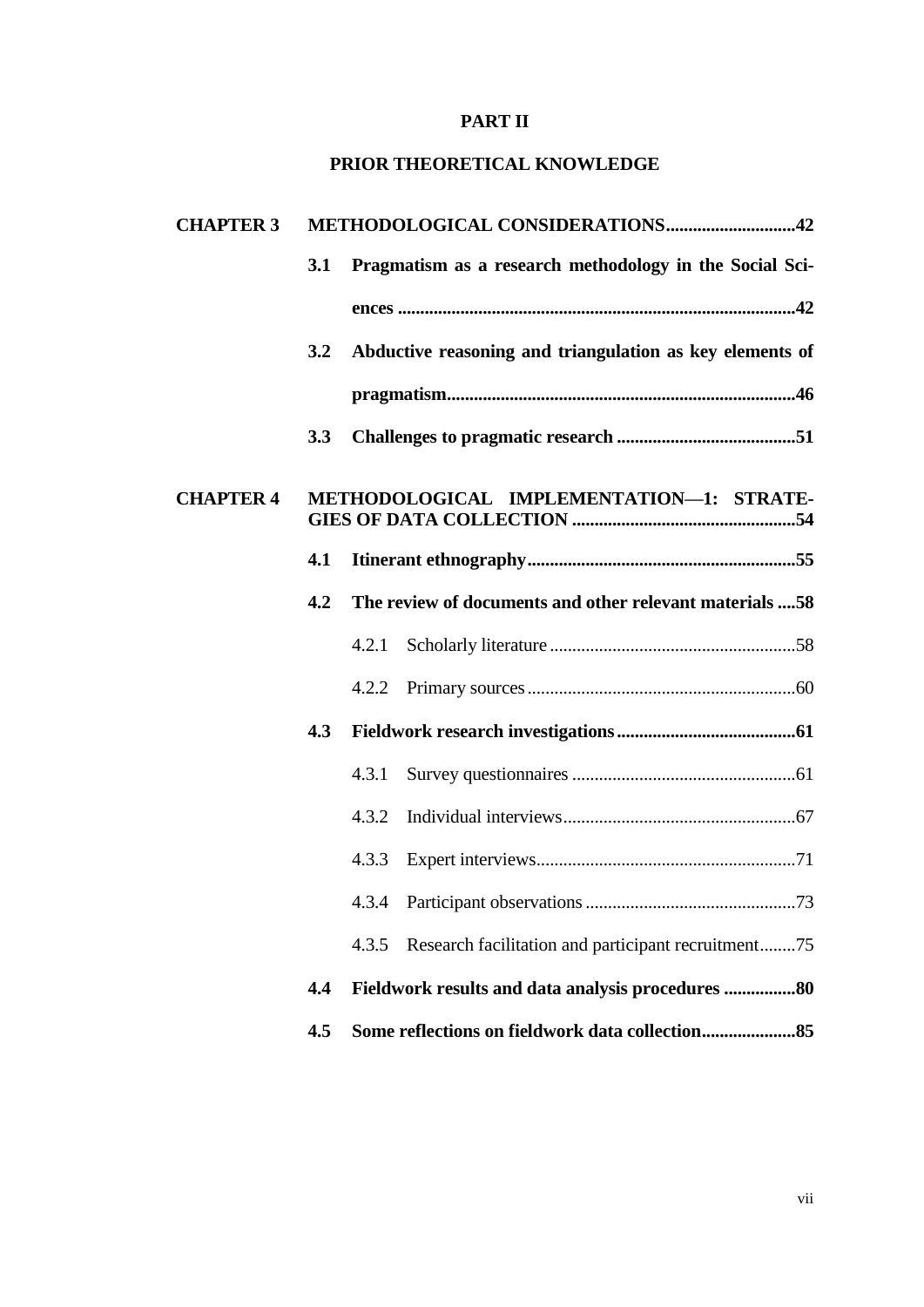| <b>CHAPTER 5</b> |     | METHODOLOGICAL IMPLEMENTATION-2: INSTRU- |                                                          |  |  |
|------------------|-----|------------------------------------------|----------------------------------------------------------|--|--|
|                  | 5.1 |                                          |                                                          |  |  |
|                  | 5.2 |                                          |                                                          |  |  |
|                  | 5.3 |                                          |                                                          |  |  |
|                  |     | 5.3.1                                    |                                                          |  |  |
|                  |     | 5.3.2                                    | The relevance of theoretical discourses regarding the    |  |  |
|                  |     |                                          |                                                          |  |  |
|                  |     | 5.3.3                                    | The significance of assessing values behind state legis- |  |  |
|                  |     |                                          |                                                          |  |  |
|                  | 5.4 |                                          |                                                          |  |  |
|                  |     | 5.4.1                                    | Lines of thought and trends in migration research 105    |  |  |
|                  |     | 5.4.2                                    | The notions of diaspora and transnationalism 106         |  |  |
|                  |     | 5.4.3                                    | Critique of the concepts of diaspora and transnational-  |  |  |
|                  |     |                                          |                                                          |  |  |
|                  |     | 5.4.4                                    | The notion of expatriation as a possible alternative     |  |  |
|                  |     |                                          |                                                          |  |  |
|                  |     | 5.4.5                                    |                                                          |  |  |

# **PART III**

#### **NEWLY GENERATED EMPIRICAL DATA ABOUT GERMAN EXPATRIATES IN HONG KONG AND THAILAND**

| <b>CHAPTER 6</b> | A PROFILE OF GERMANY'S GLOBAL AND SELECTED                   |
|------------------|--------------------------------------------------------------|
|                  |                                                              |
|                  | 6.2 Determining the extent of Germany's expat population 121 |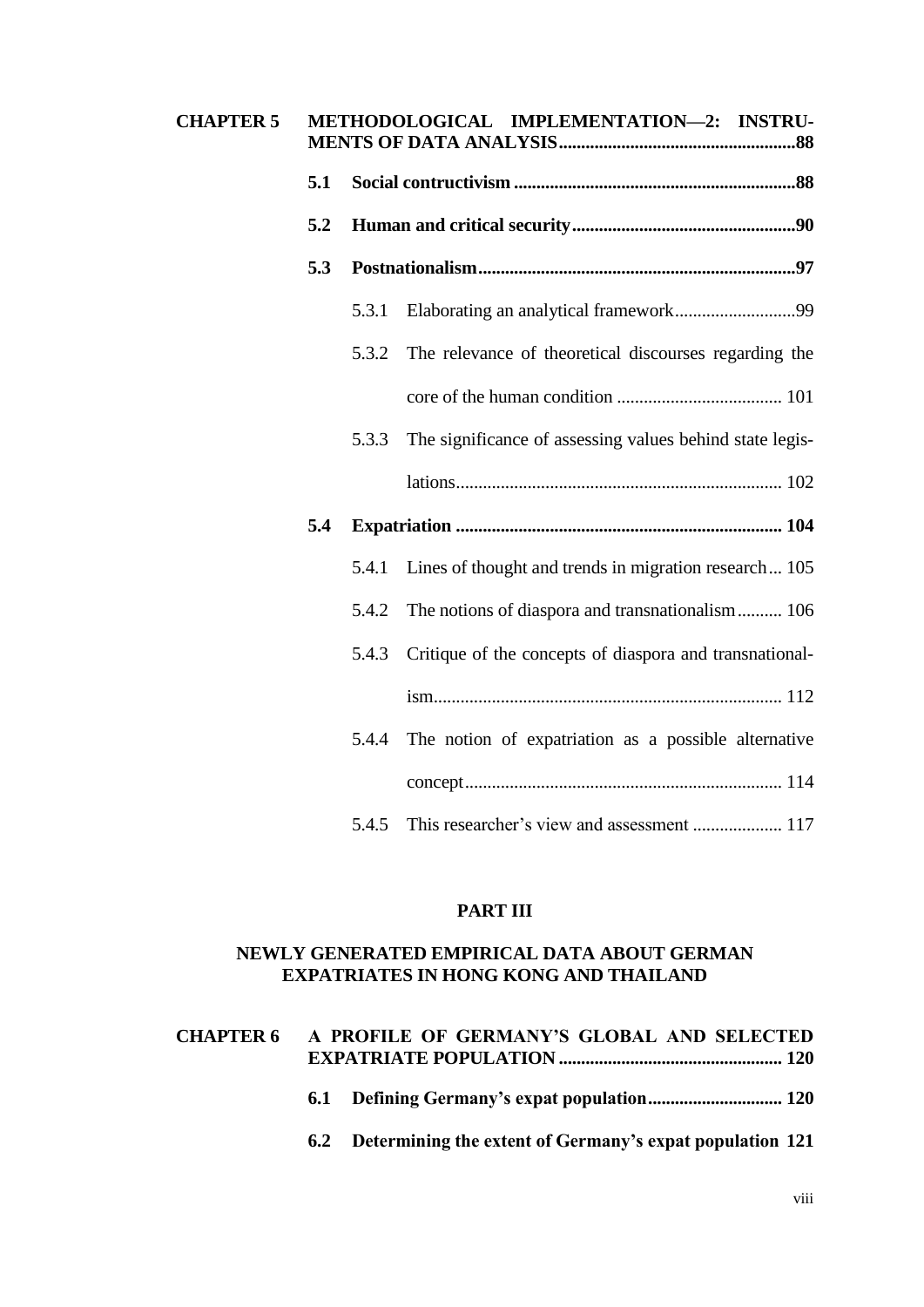|                  |     | 6.2.1 | General methods and limitations in counting expats 122   |
|------------------|-----|-------|----------------------------------------------------------|
|                  |     | 6.2.2 | The size of Germany's expat population worldwide 124     |
|                  |     | 6.2.3 | The number of German expats in Hong Kong and             |
|                  |     |       |                                                          |
|                  | 6.3 |       |                                                          |
|                  |     | 6.3.1 |                                                          |
|                  |     | 6.3.2 |                                                          |
|                  |     | 6.3.3 |                                                          |
|                  |     | 6.3.4 |                                                          |
|                  |     | 6.3.5 |                                                          |
|                  |     | 6.3.6 |                                                          |
|                  | 6.4 |       | The motivations of Germans to undertake expatriation 145 |
|                  |     | 6.4.1 | Evidence from fieldwork research 145                     |
|                  |     | 6.4.2 | Evidence from relevant literature  149                   |
|                  | 6.5 |       |                                                          |
|                  | 6.6 |       | Summary analysis and some preliminary conclusions  154   |
| <b>CHAPTER 7</b> |     |       | <b>GERMAN EXPATRIATES' SENSES OF COMMUNITY AND</b>       |
|                  | 7.1 |       | Defining community, identity and culture  158            |
|                  | 7.2 |       |                                                          |
|                  |     | 7.2.1 | Community in the cases of German expats in Hong          |
|                  |     |       |                                                          |
|                  |     | 7.2.2 | The identities of German expats in Hong Kong and         |
|                  |     |       |                                                          |
|                  | 7.3 |       | Summary analysis and some policy implications  176       |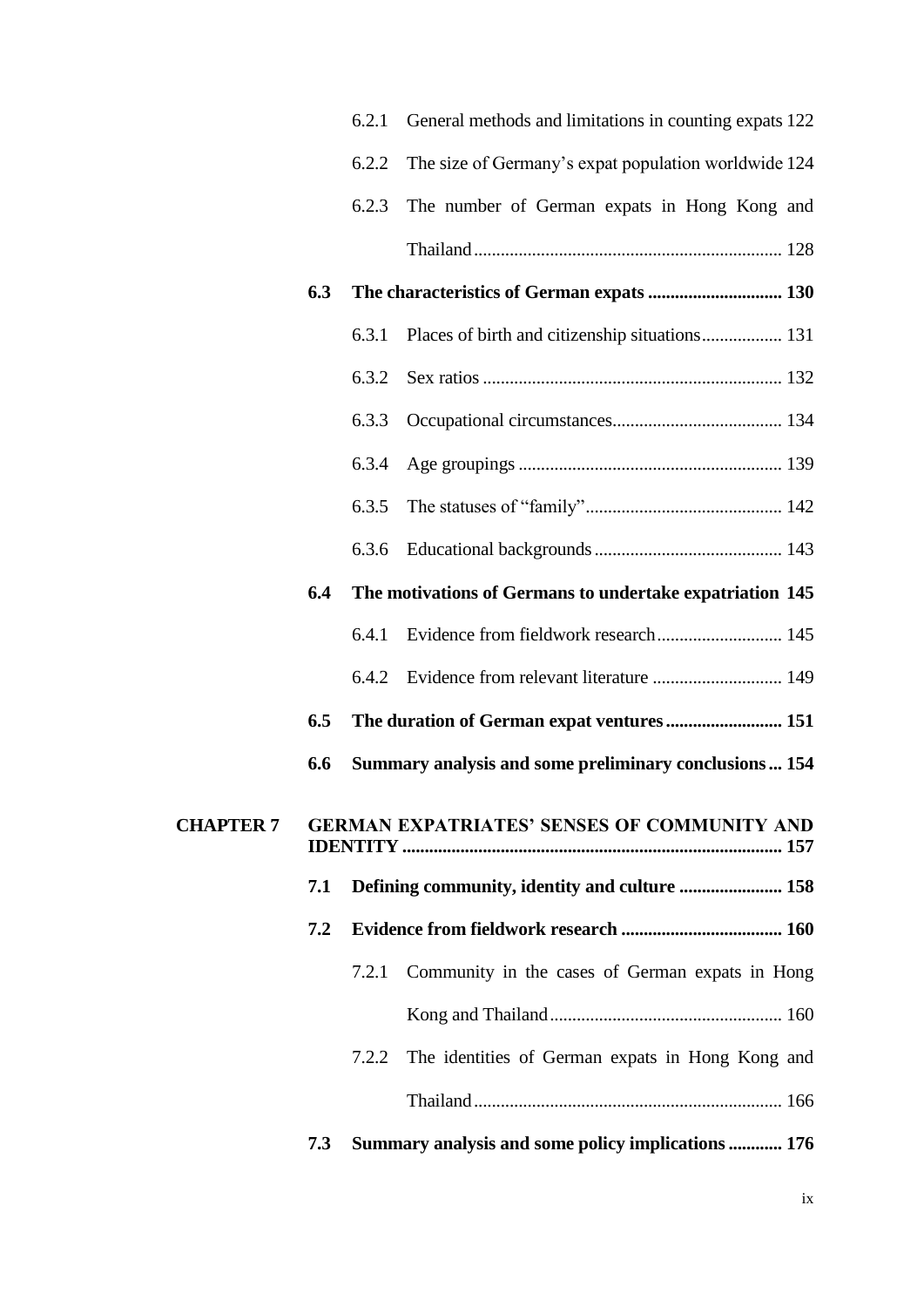| <b>CHAPTER 8</b> |     |       | THE SECURITY CONCERNS OF GERMAN EXPATRIATES              |
|------------------|-----|-------|----------------------------------------------------------|
|                  | 8.1 |       |                                                          |
|                  |     | 8.1.1 | Access to government information and the role of the     |
|                  |     |       | 8.1.1.1 Enhancing government websites?  180              |
|                  |     |       | 8.1.1.2 Enhancing diplomatic mission services? 184       |
|                  |     | 8.1.2 | Communication and terms of interaction between gov-      |
|                  |     |       | Weaknesses in administrative capabilities and<br>8.1.2.1 |
|                  |     |       | 8.1.2.2<br>Modes of interaction between state officials  |
|                  | 8.2 |       |                                                          |
|                  |     | 8.2.1 | Means and practices of the current alerting scheme 193   |
|                  |     | 8.2.2 | Possible improvements in communicating security          |
|                  |     |       |                                                          |
|                  |     | 8.2.3 | Weaknesses in the provision of robust consular assis-    |
|                  |     |       |                                                          |
|                  |     | 8.2.4 | Section summary and policy implications 200              |
|                  | 8.3 |       |                                                          |
|                  |     | 8.3.1 | General political involvement of German expats in        |
|                  |     | 8.3.2 |                                                          |
|                  |     | 8.3.3 | The current structure of the electoral system applicable |
|                  |     | 8.3.4 | Technical issues and electronic voting procedures  210   |
|                  |     | 8.3.5 |                                                          |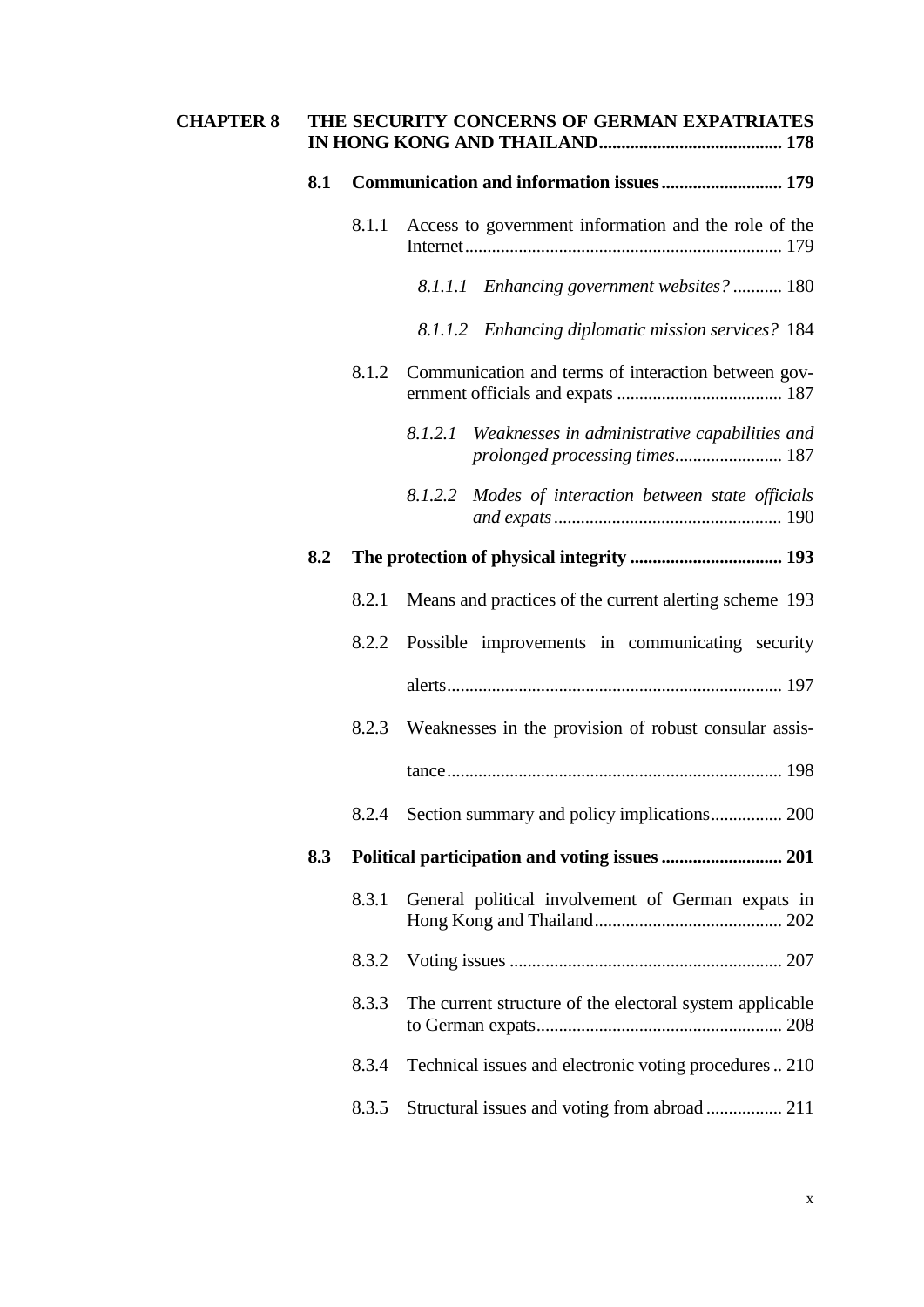|     |       | 8.3.6 Education and information on voting for German ex- |
|-----|-------|----------------------------------------------------------|
|     |       |                                                          |
|     | 8.3.7 |                                                          |
| 8.4 |       |                                                          |
|     | 8.4.1 |                                                          |
|     | 8.4.2 |                                                          |
|     | 8.4.3 |                                                          |
|     | 8.4.4 | Possible means to improve the statutory German health    |
|     | 8.4.5 | Section summary and policy implications 224              |
| 8.5 |       |                                                          |
|     | 8.5.1 |                                                          |
|     | 8.5.2 | The basic principles behind national taxation            |
|     |       |                                                          |
|     | 8.5.3 | Current requirements under the German income taxa-       |
|     | 8.5.4 | Sources of double income taxation and German expat       |
|     |       |                                                          |
|     | 8.5.5 | State initiatives and German methods to target double    |
|     | 8.5.6 | German expats' views about double income taxation        |
|     | 8.5.7 | Section summary and policy implications 235              |
|     | 8.5.8 | The outlook for a double taxation agreement between      |
| 8.6 |       |                                                          |
|     | 8.6.1 |                                                          |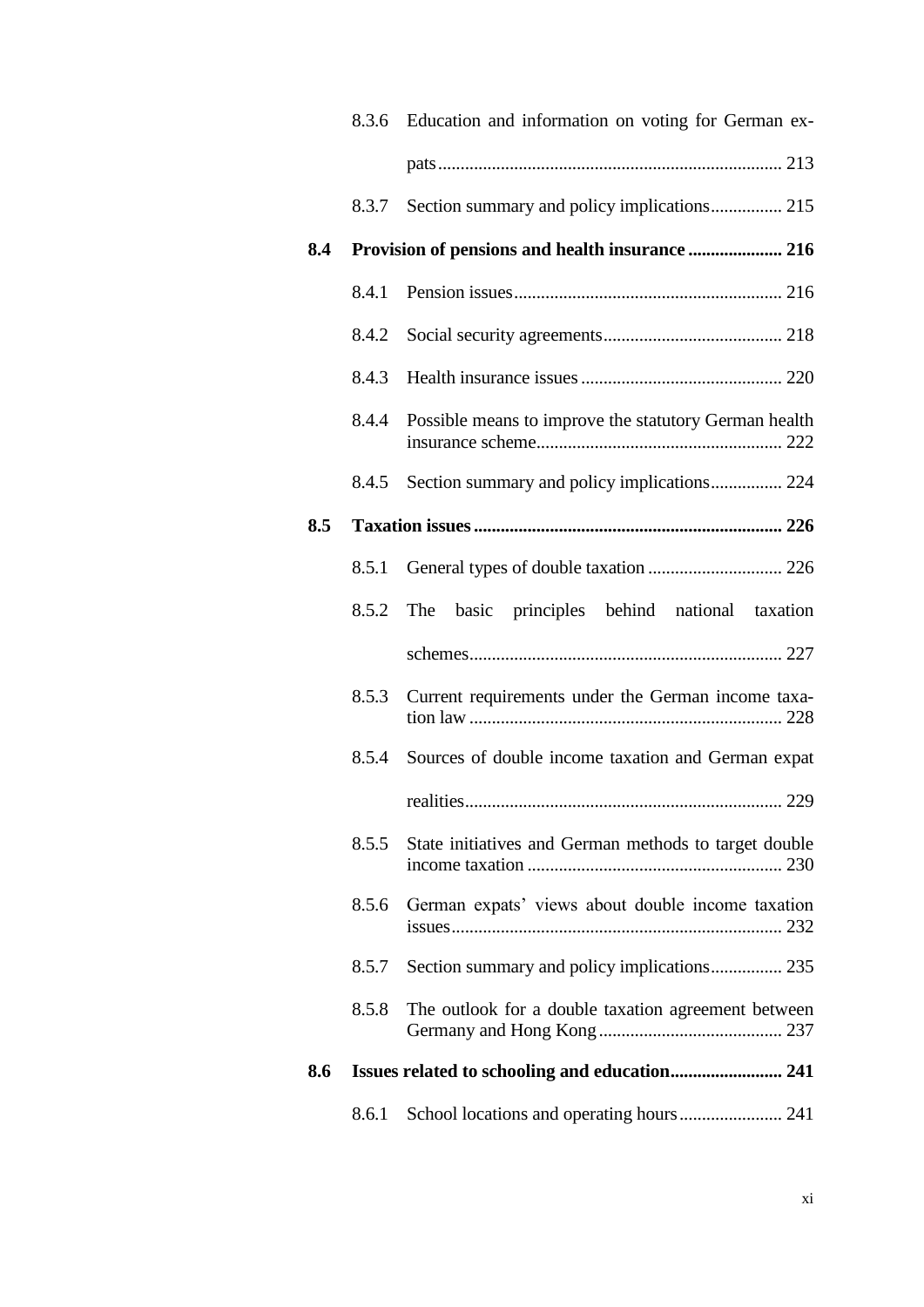|                  |     | 8.6.2 |         |                                                                                         |
|------------------|-----|-------|---------|-----------------------------------------------------------------------------------------|
|                  |     |       | 8.6.2.1 | Communication of and access to financial                                                |
|                  |     |       | 8.6.2.2 | The exclusive organisational profile of Ger-                                            |
|                  |     |       |         | 8.6.2.3 The commodification of education 250                                            |
|                  |     |       | 8.6.2.4 | Summing up these education issues 252                                                   |
|                  |     | 8.6.3 |         |                                                                                         |
|                  | 8.7 |       |         |                                                                                         |
|                  |     | 8.7.1 |         | Current entry and residence requirements under the                                      |
|                  |     | 8.7.2 |         | The current language proficiency regulations and Ger-                                   |
|                  |     | 8.7.3 |         | Relaxed visa restrictions for non-German<br>life-                                       |
|                  |     |       |         |                                                                                         |
|                  |     | 8.7.4 |         | Section summary and policy implications 262                                             |
|                  | 8.8 |       |         |                                                                                         |
|                  |     | 8.8.1 |         |                                                                                         |
|                  |     | 8.8.2 |         |                                                                                         |
|                  |     | 8.8.3 |         |                                                                                         |
| <b>CHAPTER 9</b> |     |       |         | THE ATTITUDES AND SECURITY CONCERNS OF GER-<br>MAN REPATRIATES FROM HONG KONG AND THAI- |
|                  | 9.1 |       |         |                                                                                         |
|                  | 9.2 |       |         |                                                                                         |
|                  |     | 9.2.1 |         |                                                                                         |
|                  |     | 9.2.2 |         | Issues related to the re-entry into employment in Ger-                                  |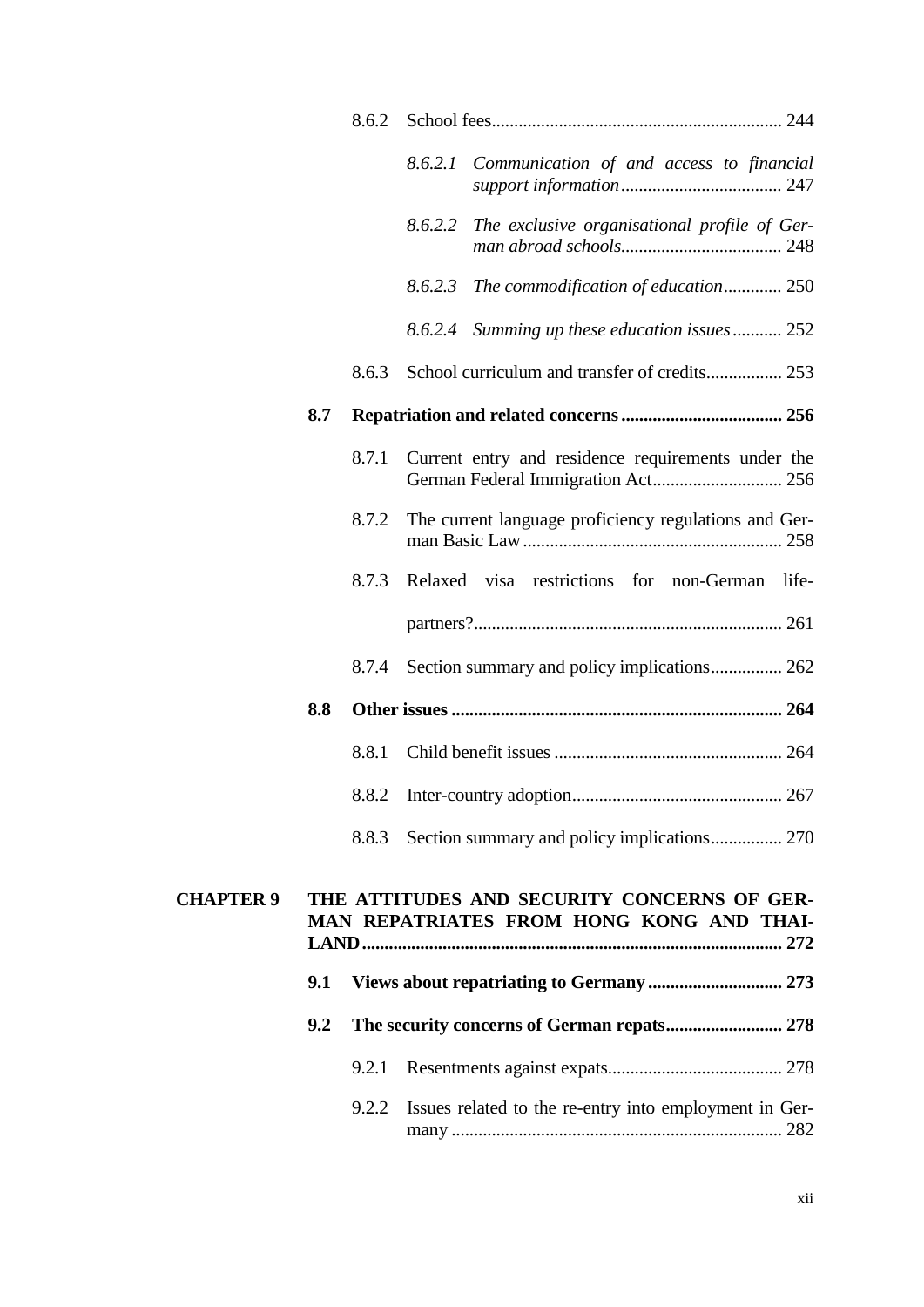|                   |     | 9.2.3 |                                                                    |
|-------------------|-----|-------|--------------------------------------------------------------------|
|                   |     | 9.2.4 | The lack of government relocation assistance for                   |
|                   |     |       |                                                                    |
|                   | 9.3 |       |                                                                    |
| <b>CHAPTER 10</b> |     |       | GOVERNANCE OUTLOOKS FOR POSTNATIONAL GER-                          |
|                   |     |       | 10.1 The perceptions and outreach efforts of home governments      |
|                   |     |       | 10.2 Expat engagement policies: national securitisation or post-   |
|                   |     |       | 10.2.1 Case study 1: The discourse about the provision of po-      |
|                   |     |       | 10.2.2 Case study 2: The discourse about notions of brain          |
|                   |     |       |                                                                    |
|                   |     |       | 10.3 The possibilities and limitations for postnational expat pol- |
|                   |     |       | 10.3.1 Organised forms of interest representation 309              |
|                   |     |       | 10.3.1.1 The Association for German Cultural Rela-                 |
|                   |     |       |                                                                    |
|                   |     |       | 10.3.1.2 The Foundation Solidarity with the Germans                |
|                   |     |       |                                                                    |
|                   |     |       | 10.3.1.3 The Association of German international civil             |
|                   |     |       |                                                                    |
|                   |     |       | 10.3.1.4 Section summary and conclusions 313                       |
|                   |     |       |                                                                    |
|                   |     |       |                                                                    |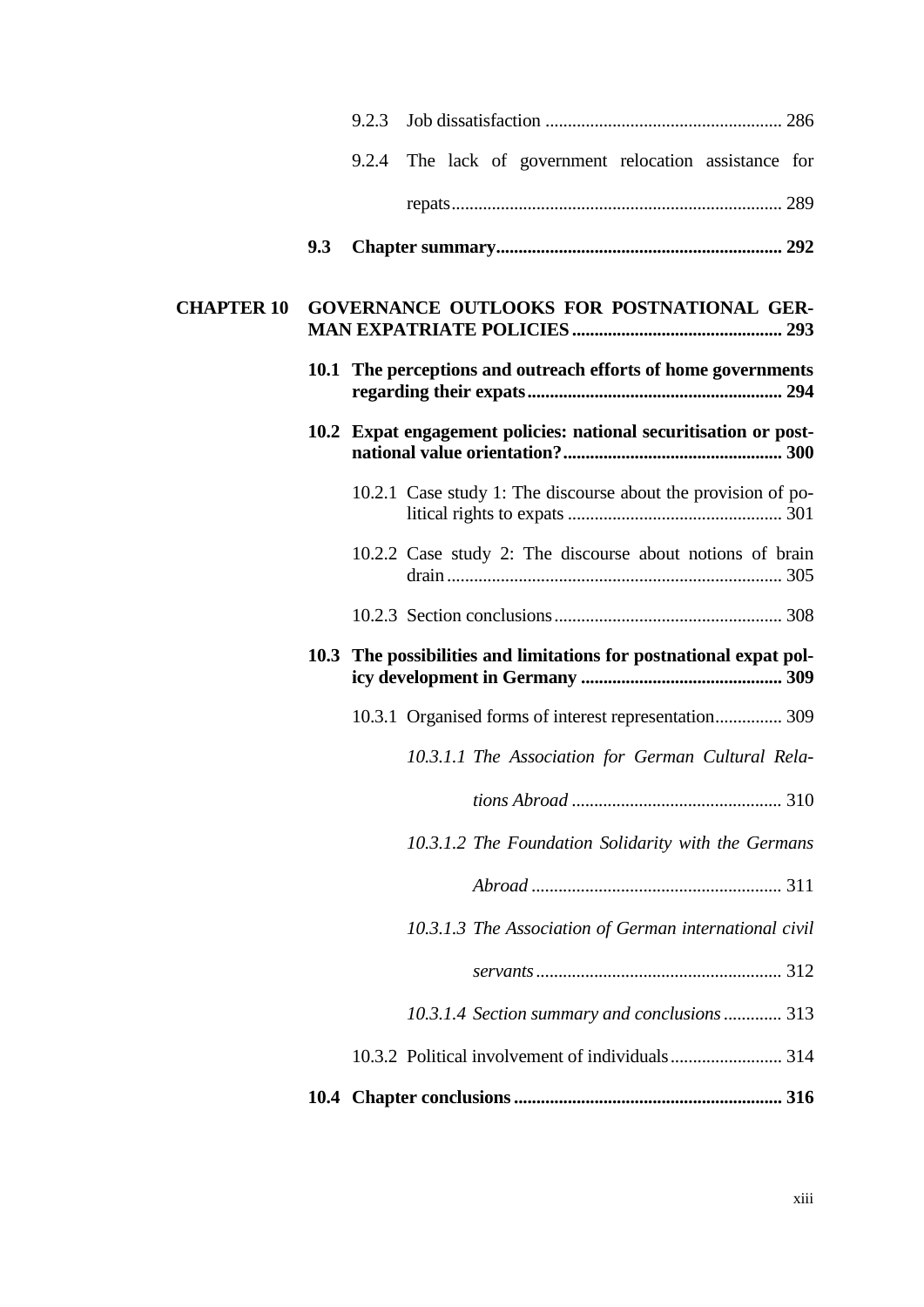#### **PART IV**

## **CONCLUSIONS: INSIGHTS FROM THE RESEARCH**

|  | 11.1 Particular security concerns and their governance implica-   |
|--|-------------------------------------------------------------------|
|  |                                                                   |
|  | 11.1.2 Communication and interaction issues between Ger-          |
|  | 11.1.3 Issues related to the protection of physical integrity 325 |
|  | 11.1.4 External voting and political participation issues 326     |
|  |                                                                   |
|  |                                                                   |
|  |                                                                   |
|  |                                                                   |
|  | 11.1.9 Child benefit and inter-country adoption issues 335        |
|  | 11.2 Conflicts between expat rights and state obligations 337     |
|  |                                                                   |
|  |                                                                   |
|  | 11.4.1 Extending the group of participants and sample loca-       |
|  |                                                                   |
|  | 11.4.3 Extending the expat definition to non-citizens 343         |
|  | 11.4.4 Feasibility studies regarding policy-relevant sets of is-  |
|  | 11.4.5 Reinforcing pragmatism and multiple triangulations 345     |
|  | 11.4.6 Adding force to methodological nationalism  347            |
|  | 11.4.7 Enagaging with postnational pedagogies  348                |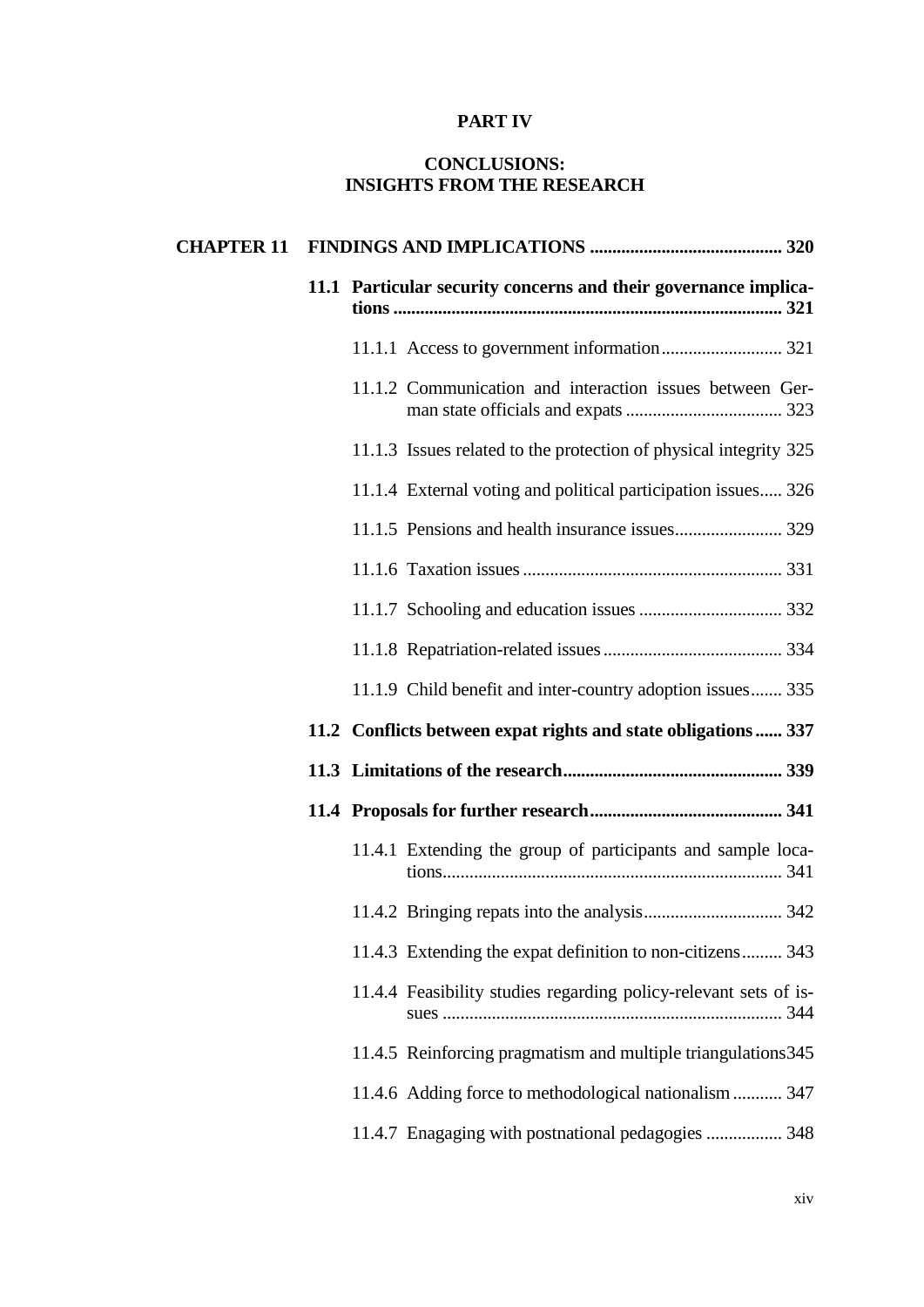|--|--|--|--|

# **PART V**

# **REFERENCES**

|--|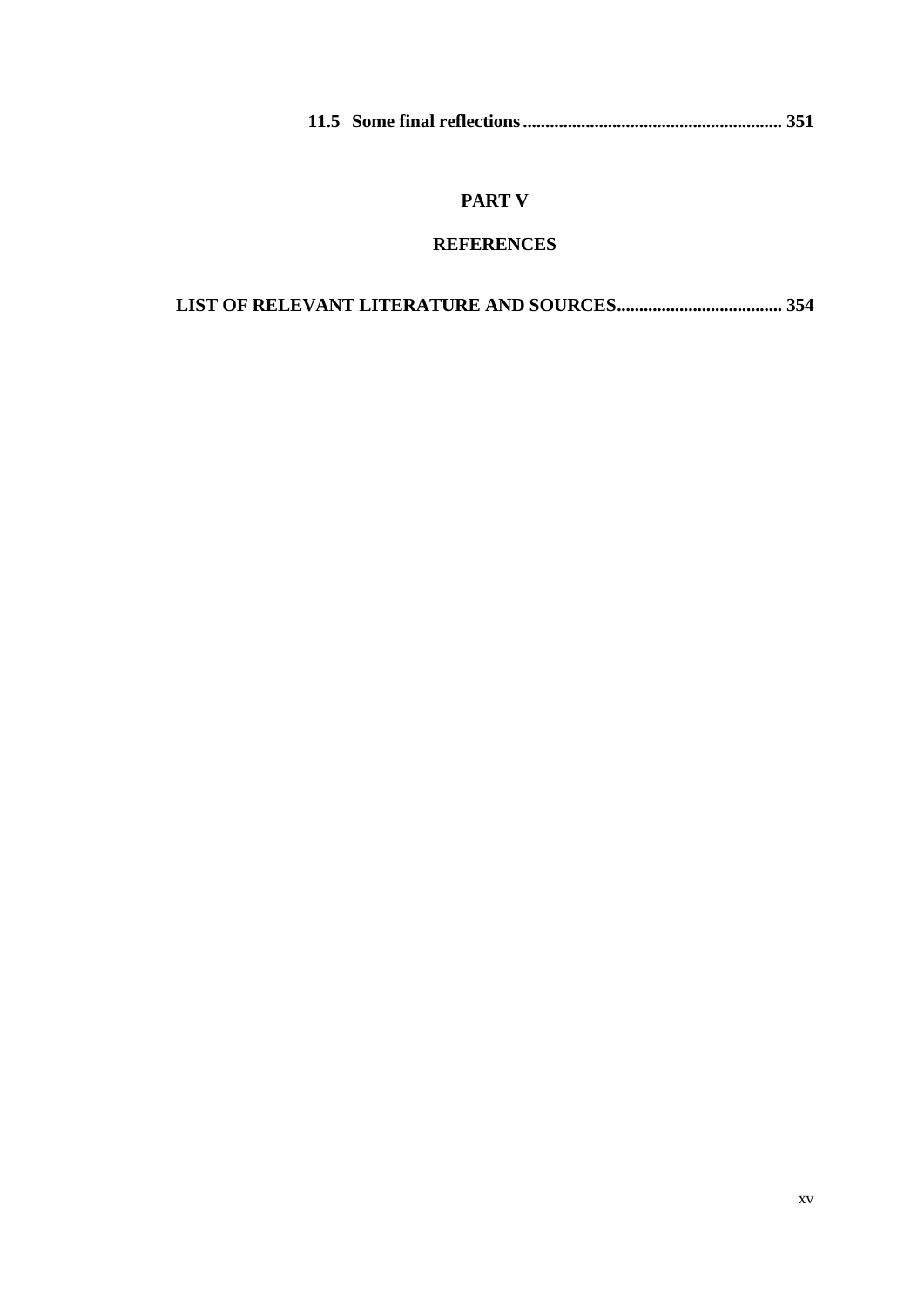# **LIST OF ABBREVIATIONS**

| <b>ADLK</b>      | Auslandsdienstlehrkraft, or (German) Foreign Service Teachers                                                 |
|------------------|---------------------------------------------------------------------------------------------------------------|
| <b>AUD</b>       | <b>Australian Dollar</b>                                                                                      |
| <b>BAMF</b>      | Bundesministerium für Migration und Flüchtlinge, or (Greman)<br>Federal Ministry for Migration and Refugees   |
| <b>BDI</b>       | Bundesverband der Deutschen Industrie, or (German) Federal<br>Association of the German Industry              |
| <b>BfJ</b>       | Bundesamt für Justiz, or (German) Federal Office for Justice                                                  |
| <b>BMAS</b>      | Bundesministerium für Arbeit und Soziales, (German) Federal<br>Ministry of Labour and Social Affairs          |
| <b>BMF</b>       | Bundesministerium der Finanzen, or (German) Federal Ministry<br>of Finance                                    |
| <b>BMWi</b>      | Bundesministerium für Wirtschaft und Technologie, or (German)<br>Federal Ministry of Economics and Technology |
| <b>BPA</b>       | Bundespresseamt, or (German) Federal Press Office                                                             |
| <b>CDU</b>       | Christlich Demokratische Union, or Christian Democratic Union<br>(German party)                               |
| $DE$ -[no.]- $E$ | Expert interview in Germany                                                                                   |
| $DE$ -[no.]-P    | Participant/individual interview in Germany                                                                   |
| <b>DHV</b>       | Deutscher Hilfsverein Thailand, or German Help                                                                |
| [Migration] DRC  | Development Research Centre on Migration, Globalisation and<br>Poverty (at the University of Sussex)          |
| <b>DSSB</b>      | Deutschsprachige Schule Bangkok, or German-speaking School<br><b>Bangkok</b>                                  |
| <b>DTA</b>       | <b>Double Taxation Agreement</b>                                                                              |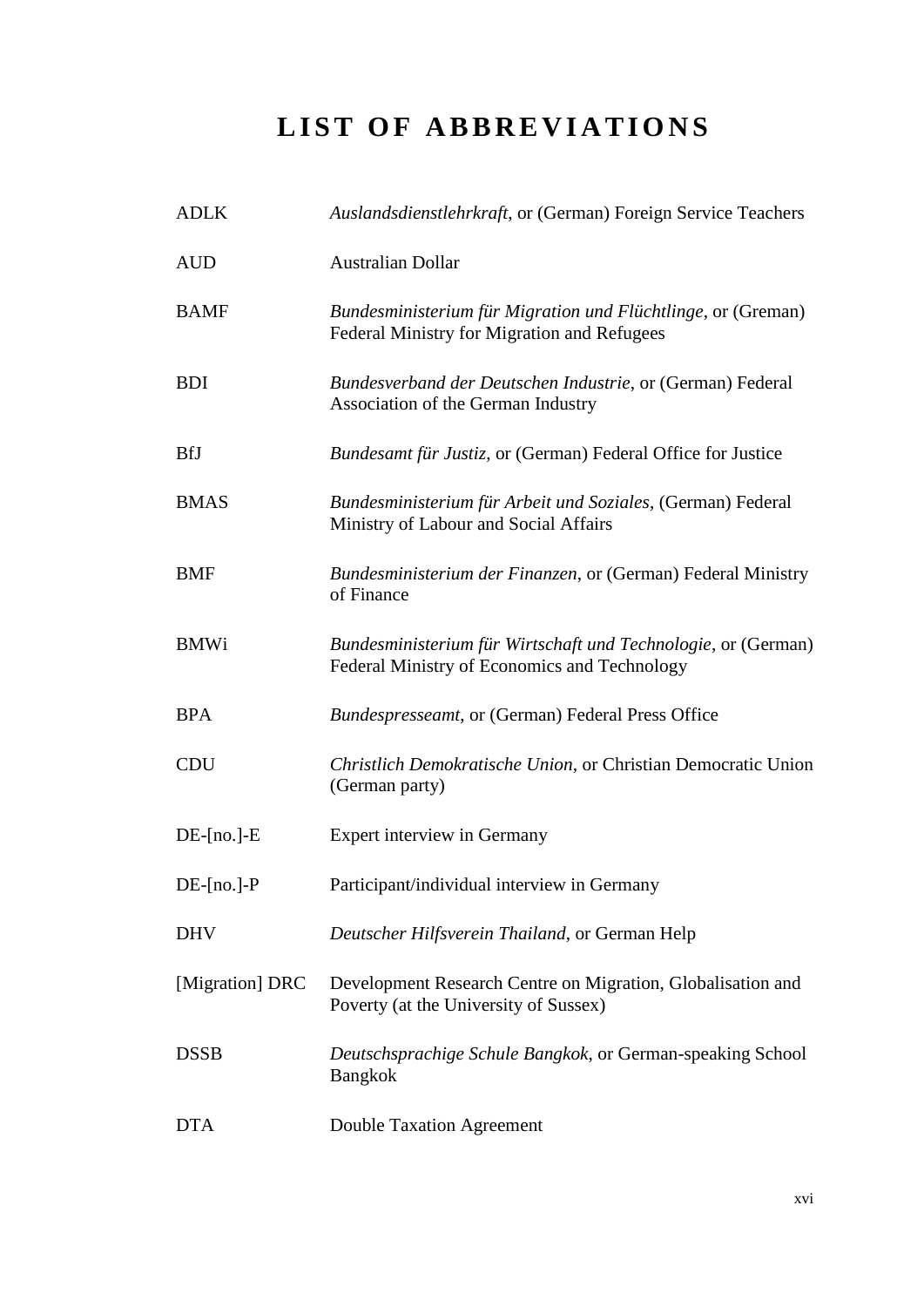| <b>DVKA</b>      | Deutsche Verbindungsstelle Krankenversicherung-Ausland, or<br>Connecting Unit Health Insurance-Foreign Countries |
|------------------|------------------------------------------------------------------------------------------------------------------|
| <b>DVPW</b>      | Deutsche Vereinigung für Politische Wissenschaft, or German<br><b>Association for Political Science</b>          |
| <b>EGDSHK</b>    | Evangelische Gemeinde deutscher Sprache in Hongkong, or<br>German-speaking Protestant Congregation in Hong Kong  |
| <b>EIMSS</b>     | European Internal Movers' Social Survey                                                                          |
| <b>ELEFAND</b>   | Elektronische Erfassung Auslandsdeuter, or Electronic Registra-<br>tion of Germans Abroad                        |
| <b>EStG</b>      | <i>Einkommenssteuergesetz, or (German)</i> Income Tax Law                                                        |
| EU               | European Union                                                                                                   |
| <b>EUR</b>       | Euro                                                                                                             |
| <b>EWR</b>       | Europäischer Wirtschaftsraum, or European Economic Zone                                                          |
| Expat            | Expatriate                                                                                                       |
| FA               | Finanzamt, or (German) Tax Office                                                                                |
| <b>FFO</b>       | Auswärtiges Amt, or (German) Federal Foreign Office                                                              |
| <b>FRG</b>       | <b>Federal Republic of Germany</b>                                                                               |
| <b>GEHK</b>      | German expatriates in Hong Kong                                                                                  |
| <b>GETH</b>      | German expatriates in Thailand                                                                                   |
| <b>GFG</b>       | German Federal Government                                                                                        |
| <b>GRGE</b>      | German repatriates in Germany                                                                                    |
| <b>GSIS</b>      | German Swiss International School Hong Kong                                                                      |
| <b>GSOEP</b>     | German socio-economic panel                                                                                      |
| $HK$ -[no.]- $E$ | Expert interview in Hong Kong                                                                                    |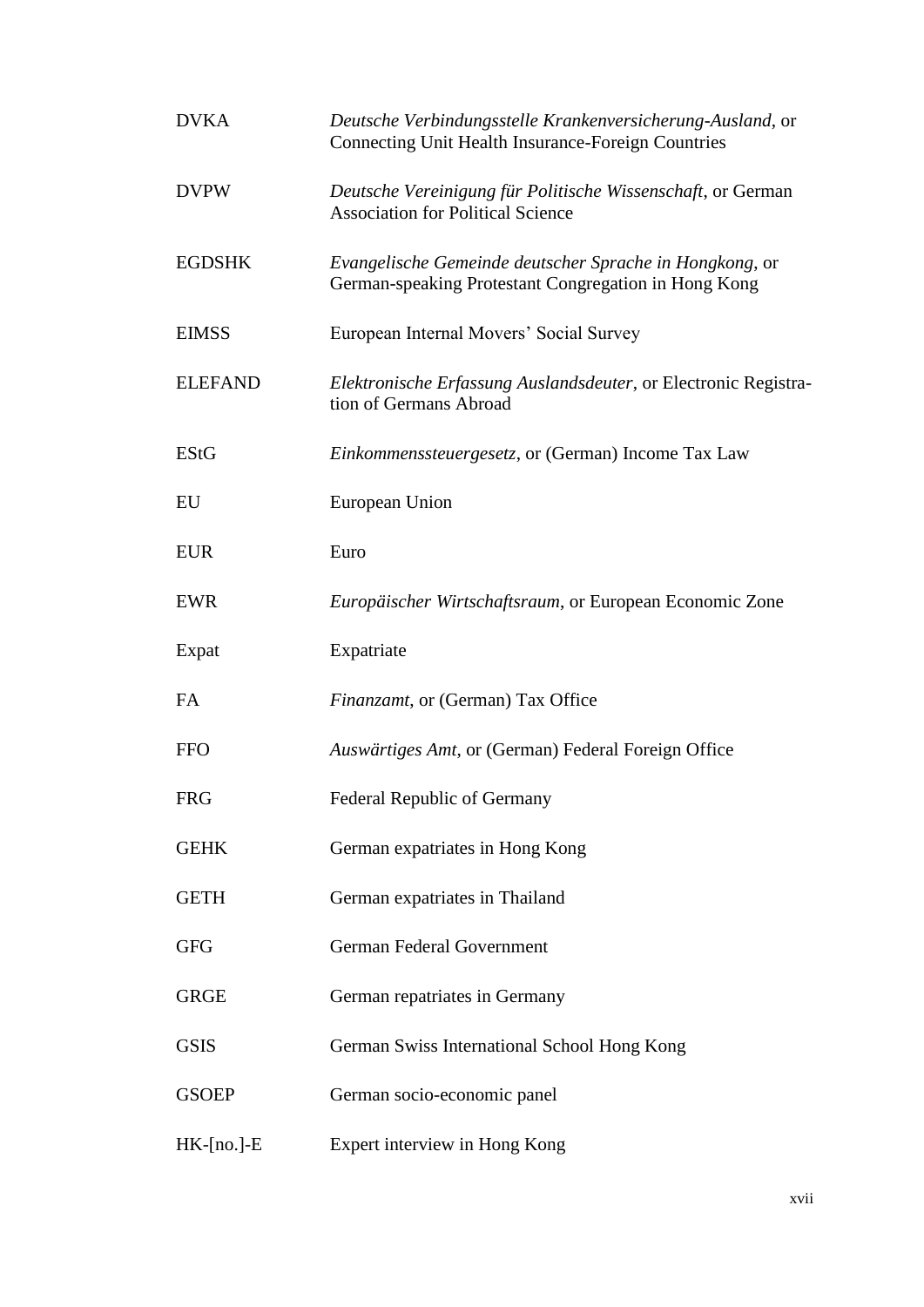| <b>HKD</b>       | Hong Kong Dollar                                                                                                              |
|------------------|-------------------------------------------------------------------------------------------------------------------------------|
| $HK$ -[no.]- $P$ | Participant/individual interview in Hong Kong                                                                                 |
| <b>HKSAR</b>     | Hong Kong Special Administrative Region                                                                                       |
| IB               | International Baccalaureate (Diploma)                                                                                         |
| <b>IDEA</b>      | International Institute for Democracy and Electoral Assistance                                                                |
| <b>PRC</b>       | People's Republic of China                                                                                                    |
| Repat            | Repatriate                                                                                                                    |
| <b>SPSS</b>      | <b>Statistical Package for the Social Sciences</b>                                                                            |
| $TH-[no.]-E$     | Expert interview in Thailand                                                                                                  |
| $TH-[no.]-P$     | Participant/individual interview in Thailand                                                                                  |
| TransState       | Transformation of the State (research project)                                                                                |
| <b>UN</b>        | <b>United Nations</b>                                                                                                         |
| <b>UNDP</b>      | <b>United Nations Development Programme</b>                                                                                   |
| <b>UNWTO</b>     | United Nations World Tourism Organization                                                                                     |
| <b>US</b>        | <b>United States</b>                                                                                                          |
| <b>VCI</b>       | Verband der Chemischen Industrie, or (German) Association of<br>the Chemical Industry                                         |
| <b>VDA</b>       | Verein für Deutsche Kulturbeziehungen im Ausland, or Associa-<br>tion for German Cultural Relations Abroad                    |
| <b>VDBIO</b>     | Verband deutscher Bediensteter bei internationalen Organisati-<br>onen, or Association of German international civil servants |
| <b>ZfA</b>       | Zentralstelle für Auslandsschulwesen, or (German) Central Unit<br>for the Abroad School System                                |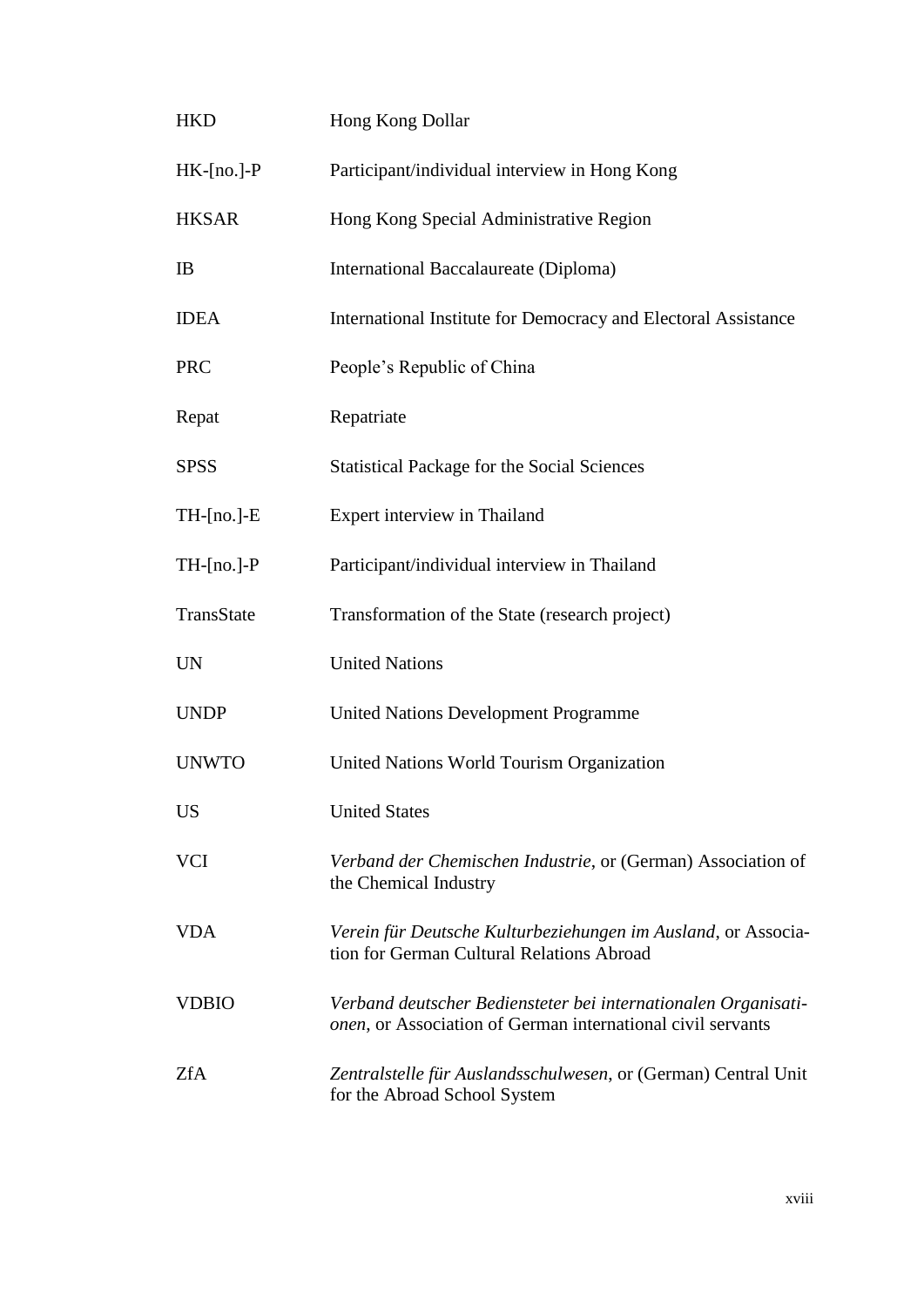# **LIST OF FIGURES AND TABLES**

## **FIGURES**

| 3.1 | David Morgan's of the three basic methodological approaches to social |
|-----|-----------------------------------------------------------------------|
| 3.2 |                                                                       |
| 4.1 |                                                                       |
| 4.2 |                                                                       |
| 6.1 |                                                                       |
| 8.1 | Sign at the German Embassy Bangkok requesting people to make prior    |

# **TABLES**

| 5.1  | Iztok Prezeli's comparison of the conventional/traditional and the                                                                      |
|------|-----------------------------------------------------------------------------------------------------------------------------------------|
| 6.2  | Research responses in relation to places of birth and citizenship 131                                                                   |
| 6.3  |                                                                                                                                         |
| 6.4  | Primary occupational activities of German expats in the selected locales 135                                                            |
| 6.5  |                                                                                                                                         |
| 6.6  | Family structures of German expats in the selected locales  142                                                                         |
| 6.7  | Educational backgrounds of German expats in the selected locales  144                                                                   |
| 6.8  | Reasons given by respondents in the HKSAR and Thailand for their initial<br>decisions to leave Germany on a rather long-term basis  146 |
| 6.9  | Reasons given for expatriation according to Übelmesser 150                                                                              |
| 6.10 |                                                                                                                                         |
| 6.11 | Duration of German expat ventures to the HKSAR and Thailand 152                                                                         |
| 7.1  | The categories named by German expats for describing their identities. 166                                                              |
| 7.2  | The identities of German expat respondents in Thailand by employment168                                                                 |